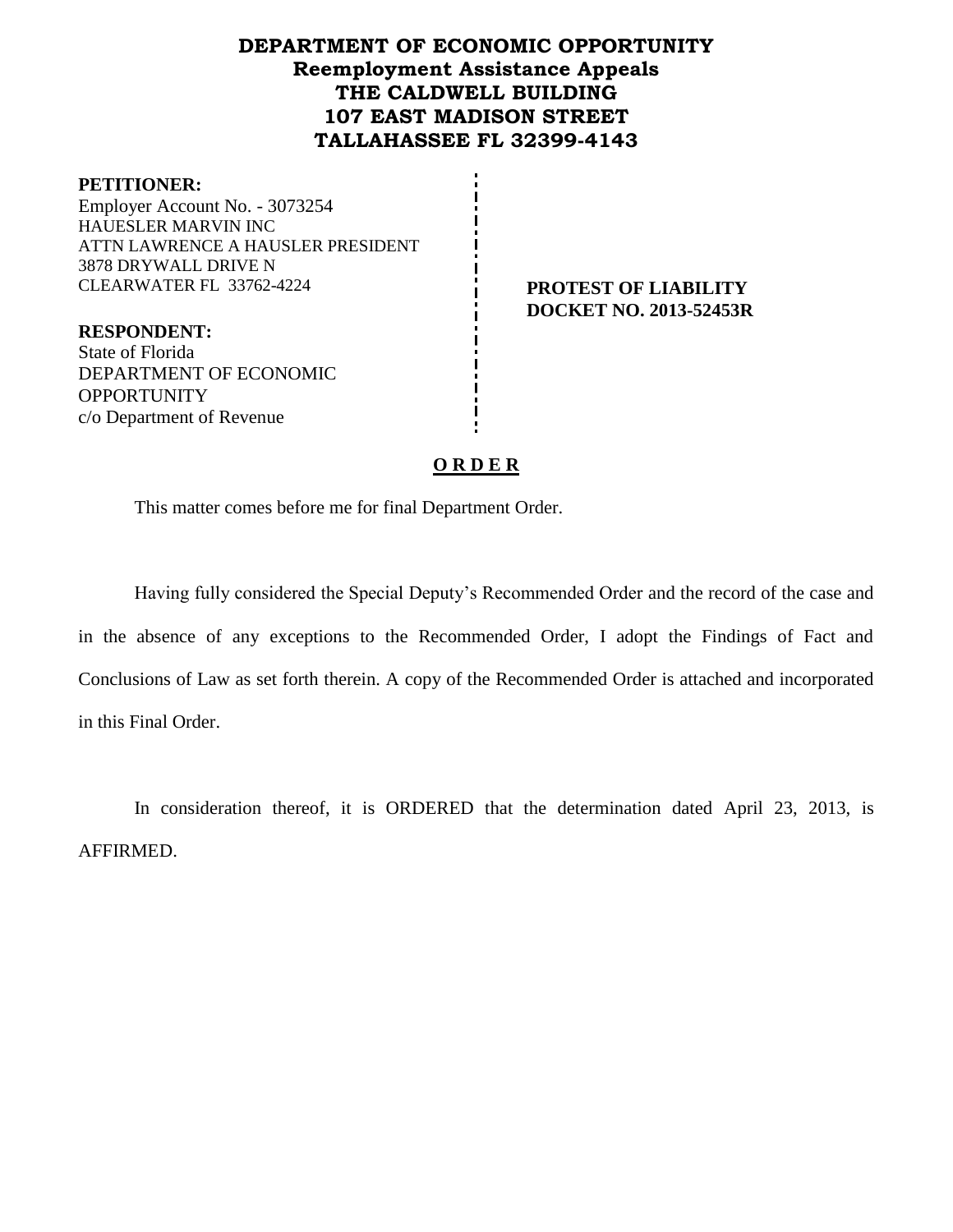#### **JUDICIAL REVIEW**

Any request for judicial review must be initiated within 30 days of the date the Order was filed. Judicial review is commenced by filing one copy of a *Notice of Appeal* with the DEPARTMENT OF ECONOMIC OPPORTUNITY at the address shown at the top of this Order and a second copy, with filing fees prescribed by law, with the appropriate District Court of Appeal. It is the responsibility of the party appealing to the Court to prepare a transcript of the record. If no court reporter was at the hearing, the transcript must be prepared from a copy of the Special Deputy's hearing recording, which may be requested from the Office of Appeals.

Cualquier solicitud para revisión judicial debe ser iniciada dentro de los 30 días a partir de la fecha en que la Orden fue registrada. La revisión judicial se comienza al registrar una copia de un *Aviso de Apelación* con la Agencia para la Innovación de la Fuerza Laboral [*DEPARTMENT OF ECONOMIC OPPORTUNITY]* en la dirección que aparece en la parte superior de este *Orden* y una segunda copia, con los honorarios de registro prescritos por la ley, con el Tribunal Distrital de Apelaciones pertinente. Es la responsabilidad de la parte apelando al tribunal la de preparar una transcripción del registro. Si en la audiencia no se encontraba ningún estenógrafo registrado en los tribunales, la transcripción debe ser preparada de una copia de la grabación de la audiencia del Delegado Especial [*Special Deputy*], la cual puede ser solicitada de la Oficina de Apelaciones.

Nenpòt demann pou yon revizyon jiridik fèt pou l kòmanse lan yon peryòd 30 jou apati de dat ke Lòd la te depoze a. Revizyon jiridik la kòmanse avèk depo yon kopi yon *Avi Dapèl* ki voye bay DEPARTMENT OF ECONOMIC OPPORTUNITY lan nan adrès ki parèt pi wo a, lan tèt *Lòd* sa a e yon dezyèm kopi, avèk frè depo ki preskri pa lalwa, bay Kou Dapèl Distrik apwopriye a. Se responsabilite pati k ap prezante apèl la bay Tribinal la pou l prepare yon kopi dosye a. Si pa te gen yon stenograf lan seyans lan, kopi a fèt pou l prepare apati de kopi anrejistreman seyans lan ke Adjwen Spesyal la te fè a, e ke w ka mande Biwo Dapèl la voye pou ou.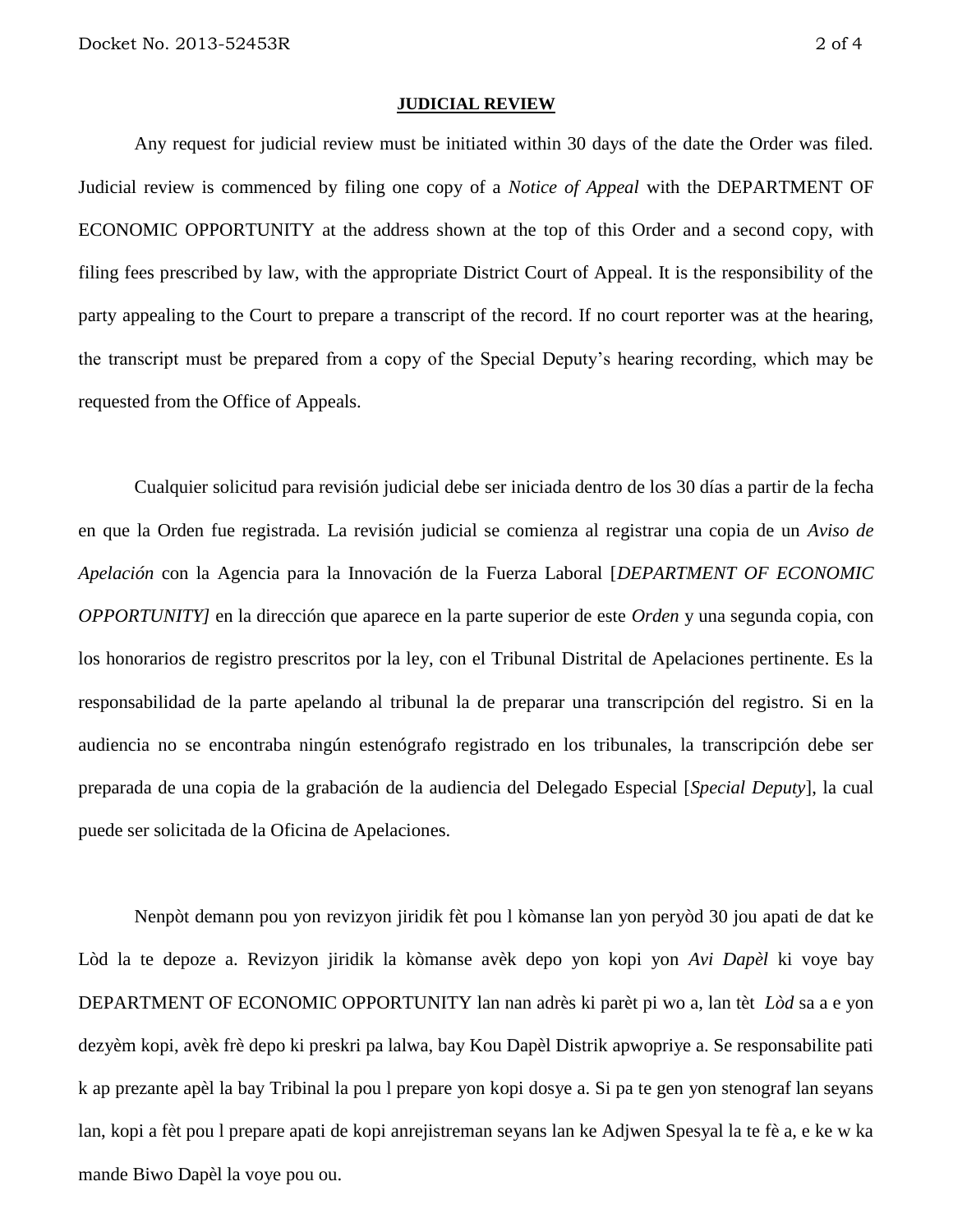DONE and ORDERED at Tallahassee, Florida, this day of October, 2013.



Altemese Smith, Bureau Chief, Reemployment Assistance Program DEPARTMENT OF ECONOMIC OPPORTUNITY

FILED ON THIS DATE PURSUANT TO § 120.52, FLORIDA STATUTES, WITH THE DESIGNATED DEPARTMENT CLERK, RECEIPT OF WHICH IS HEREBY ACKNOWLEDGED.

 $\overline{\phantom{a}}$  ,  $\overline{\phantom{a}}$  ,  $\overline{\phantom{a}}$  ,  $\overline{\phantom{a}}$  ,  $\overline{\phantom{a}}$  ,  $\overline{\phantom{a}}$  ,  $\overline{\phantom{a}}$  ,  $\overline{\phantom{a}}$  ,  $\overline{\phantom{a}}$  ,  $\overline{\phantom{a}}$  ,  $\overline{\phantom{a}}$  ,  $\overline{\phantom{a}}$  ,  $\overline{\phantom{a}}$  ,  $\overline{\phantom{a}}$  ,  $\overline{\phantom{a}}$  ,  $\overline{\phantom{a}}$ DEPUTY CLERK DATE

### **CERTIFICATE OF SERVICE**

**I HEREBY CERTIFY that true and correct copies of the foregoing Final Order have been furnished to the persons listed below in the manner described, on the \_\_\_\_\_\_\_ day of October, 2013**.

Shinew D.F

SHANEDRA Y. BARNES, Special Deputy Clerk DEPARTMENT OF ECONOMIC **OPPORTUNITY** Reemployment Assistance Appeals 107 EAST MADISON STREET TALLAHASSEE FL 32399-4143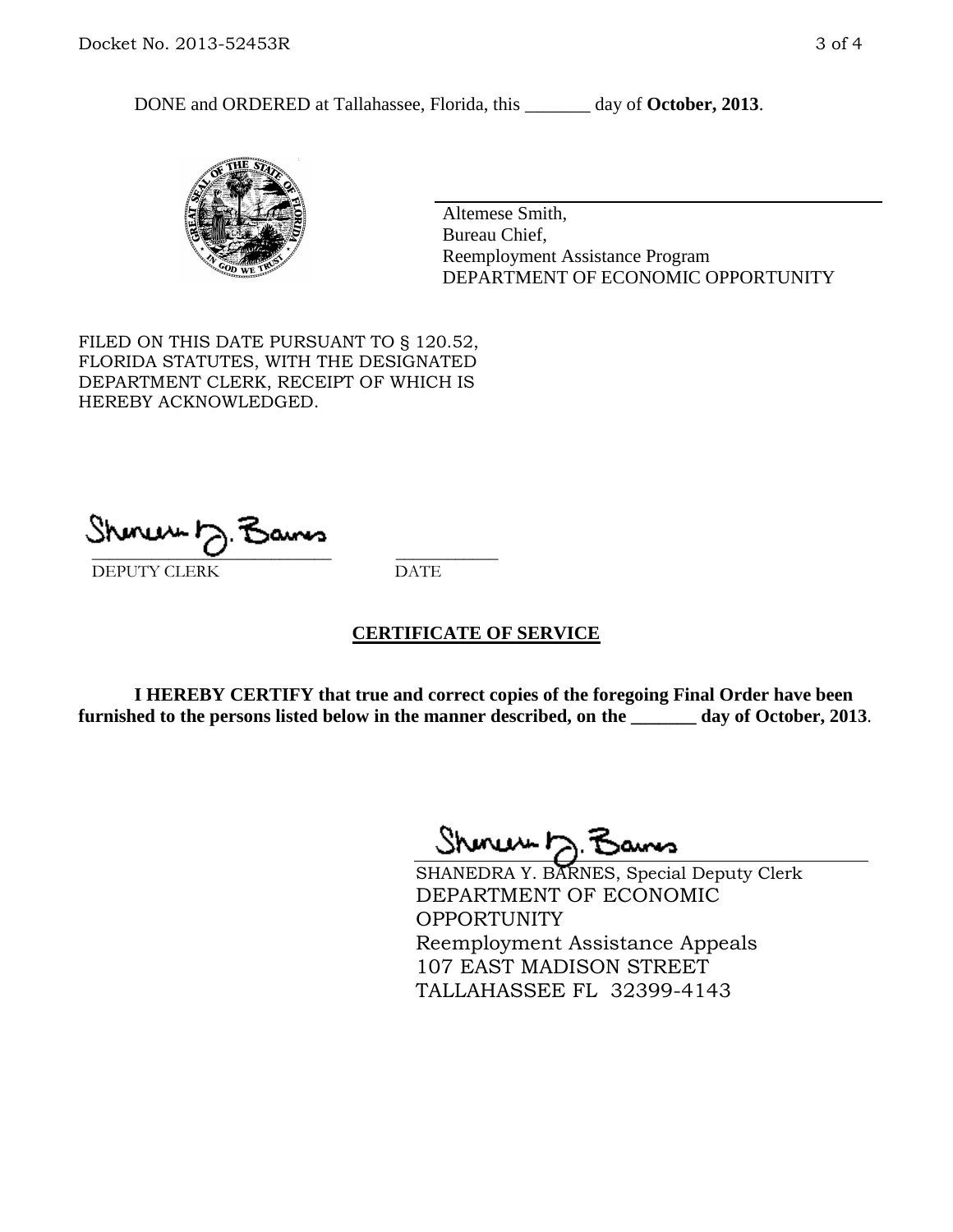By U.S. Mail:

 HAUESLER MARVIN INC ATTN LAWRENCE A HAUSLER PRESIDENT 3878 DRYWALL DRIVE N CLEARWATER FL 33762-4224

DEPARTMENT OF REVENUE ATTN: JODY BURKE 4230-D LAFAYETTE ST. MARIANNA, FL 32446

DEPARTMENT OF REVENUE ATTN: DIANNE AYERS PO BOX 6417 TALLAHASSEE FL 32314-6417

State of Florida DEPARTMENT OF ECONOMIC OPPORTUNITY c/o Department of Revenue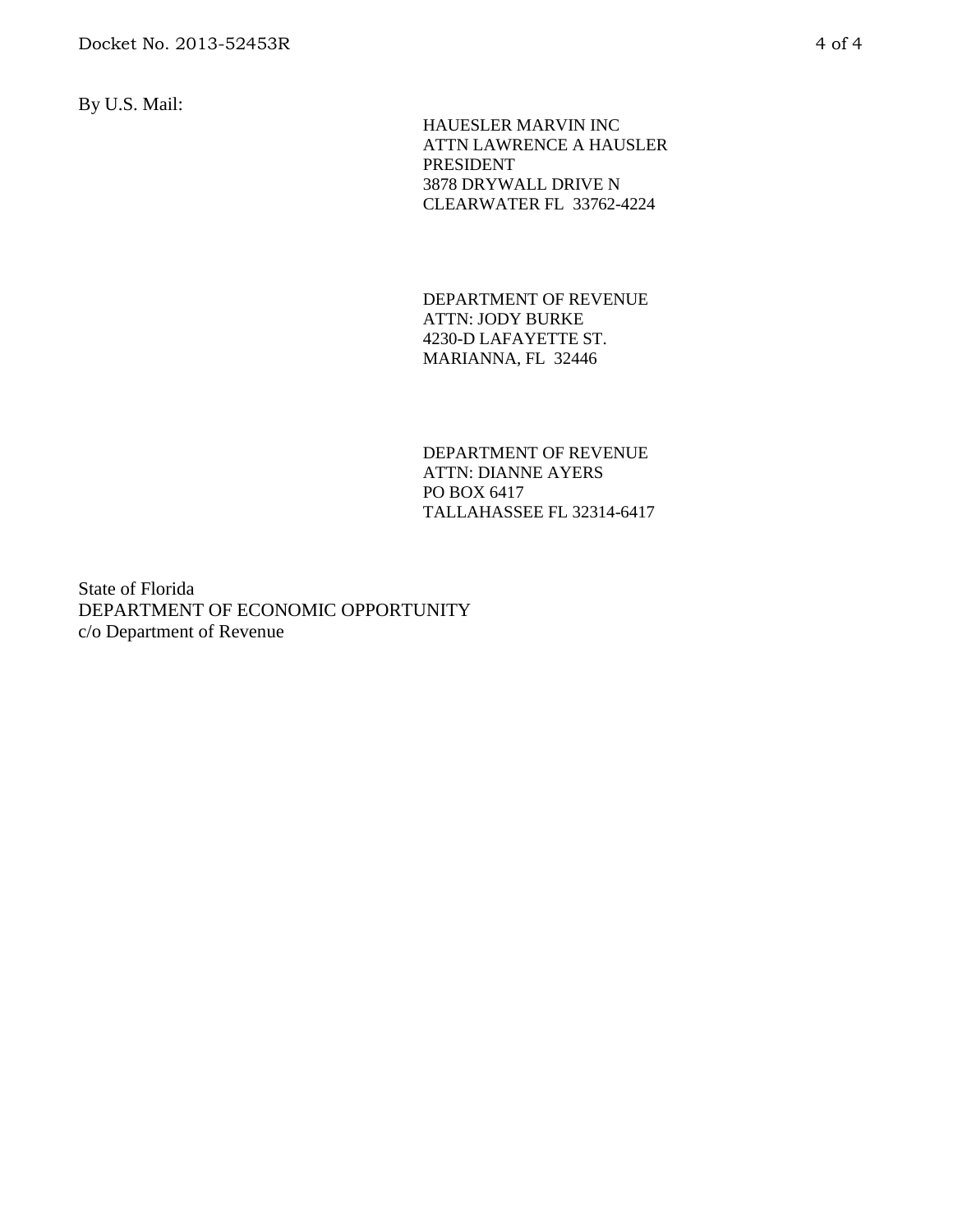# **DEPARTMENT OF ECONOMIC OPPORTUNITY Reemployment Assistance Appeals**

MSC 347 CALDWELL BUILDING 107 EAST MADISON STREET TALLAHASSEE FL 32399-4143

| <b>PETITIONER:</b> |  |
|--------------------|--|
|                    |  |

Employer Account No. - 3073254 HAUESLER MARVIN INC ATTN LAWRENCE A HAUSLER PRESIDENT 3878 DRYWALL DRIVE N CLEARWATER FL 33762-4224

> **PROTEST OF LIABILITY DOCKET NO. 2013-52453R**

**RESPONDENT:** State of Florida DEPARTMENT OF ECONOMIC **OPPORTUNITY** c/o Department of Revenue

# **RECOMMENDED ORDER OF SPECIAL DEPUTY**

TO: Altemese Smith, Bureau Chief, Reemployment Assistance Program DEPARTMENT OF ECONOMIC OPPORTUNITY

This matter comes before the undersigned Special Deputy pursuant to the Petitioner's protest of the Respondent's determination dated April 23, 2013.

After due notice to the parties, a telephone hearing was held on August 21, 2013. The Petitioner, represented by its president, appeared and testified. The Respondent, represented by a Department of Revenue Tax Auditor III, appeared and testified.

The record of the case, including the recording of the hearing and any exhibits submitted in evidence, is herewith transmitted. Proposed Findings of Fact and Conclusions of Law were not received.

### **Issue:**

Whether the Petitioner's tax rates were properly computed, pursuant to Section 443.131, Florida Statutes; Rules 73B-10.026; 10.031, Florida Administrative Code.

Whether the Petitioner's liability for reemployment assistance contributions was properly determined pursuant to Sections 443.1215, 1216, 1217; 443.131, Florida Statutes.

# **Findings of Fact:**

1. Hauesler Marvin Interiors, Inc. was a Florida corporation which operated a business as a drywall contractor beginning in 1986. Lawrence Hauesler was president of the corporation and Denise Hauesler was secretary/treasurer.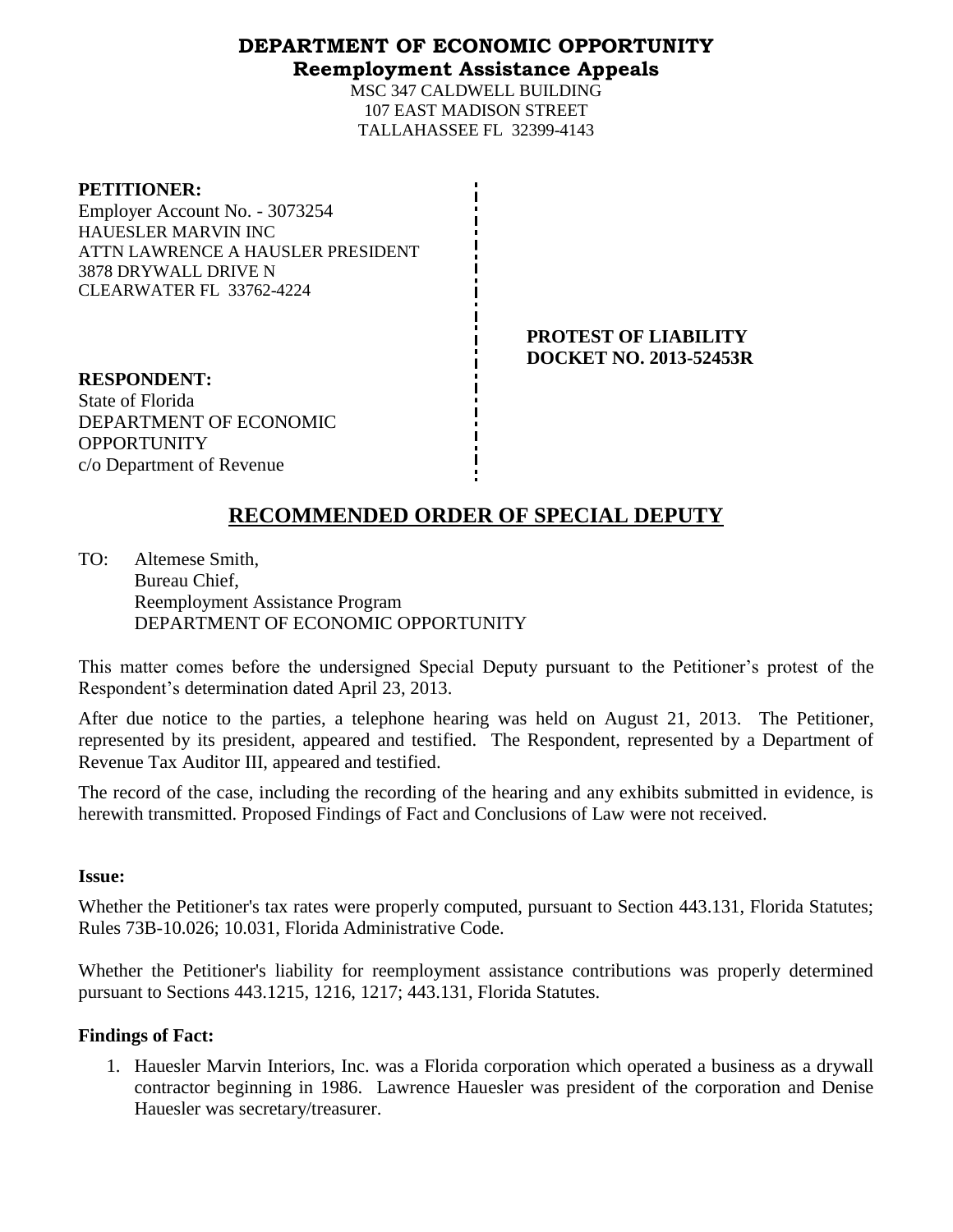- 2. In 2011 Hauesler Marvin Interiors, Inc. was involved in a large construction project. The general contractor filed for bankruptcy and did not pay the final draw to Hauesler Marvin Interiors, Inc. In order to avoid further debt Lawrence Hauesler, under the advice of legal counsel, decided to dissolve the corporation.
- 3. In preparation for the dissolution of Hauesler Marvin Interiors, Inc., Lawrence Hauesler formed a new corporation, Hauesler Marvin Inc., the Petitioner in this case, on September 12, 2011. Lawrence Hauesler is president of the corporation and Denise Hauesler is secretary/treasurer.
- 4. Lawrence Hauesler decided to wait until the end of the calendar year to discontinue doing business under Hauesler Marvin Interiors, Inc. During the fourth quarter 2011 Hauesler Marvin Interiors, Inc. had nine employees. The corporation was dissolved effective December 31, 2011. Hauesler Marvin Interiors, Inc. notified the Department of Revenue that it had discontinued business on January 1, 2012.
- 5. The Petitioner began business operations on January 1, 2012, and acquired the entire workforce and some assets of Hauesler Marvin Interiors, Inc. The Petitioner registered with the Department of Revenue for payment of unemployment tax as a new business entity and did not disclose that the Petitioner had acquired the workforce or assets of Hauesler Marvin Interiors, Inc. As a result the Department of Revenue assigned the new business tax rate of .0270.
- 6. The Department of Revenue has a computer program that identifies the social security numbers of employees who are transferred from one employer to another employer based on previously filed tax reports. The computer program identified that the nine employees reported by Hauesler Marvin Interiors, Inc. during the fourth quarter 2011 were reported as employees of the Petitioner for the first quarter 2012. Further investigation revealed that Lawrence Hauesler and Denise Hauesler were officers of both the Petitioner and Hauesler Marvin Interiors, Inc.
- 7. By determination mailed on or before April 23, 2013, the Department of Revenue notified the Petitioner that since it appeared that the Petitioner had acquired the workforce of Hauesler Marvin Interiors, Inc. on or about January 1, 2012, and since it appeared that at the time of the transfer there was common ownership, management, or control between the Petitioner and Hauesler Marvin Interiors, Inc., the unemployment experience attributable to Hauesler Marvin Interiors, Inc. was transferred to the Petitioner resulting in an increased tax rate. The Petitioner filed a timely protest by mail postmarked May 8, 2013.

# **Conclusions of Law:**

- 8. Section 443.131(3), Florida Statutes, provides:
	- (g) *Transfer of unemployment experience upon transfer or acquisition of a business.*--Notwithstanding any other provision of law, upon transfer or acquisition of a business, the following conditions apply to the assignment of rates and to transfers of unemployment experience:
		- 1.a. If an employer transfers its trade or business, or a portion thereof, to another employer and, at the time of the transfer, there is any common ownership, management, or control of the two employers, the unemployment experience attributable to the transferred trade or business shall be transferred to the employer to whom the business is so transferred. The rates of both employers shall be recalculated and made effective as of the beginning of the calendar quarter immediately following the date of the transfer of the trade or business unless the transfer occurred on the first day of a calendar quarter, in which case the rate shall be recalculated as of that date.
- 9. Section 443.131(3)(g)7.b., Florida Statutes, provides that "trade or business" shall include the employer's workforce.
- 10. Rule 73B-10.031(3), Florida Administrative Code, provides in pertinent part that for the purpose of implementing Section 443.131(3)(g), F.S.:
	- (a) The term "ownership" means any proprietary interest in a business, including, but not limited to, shares of stock in a corporation, partnership interest in a partnership or membership interest in a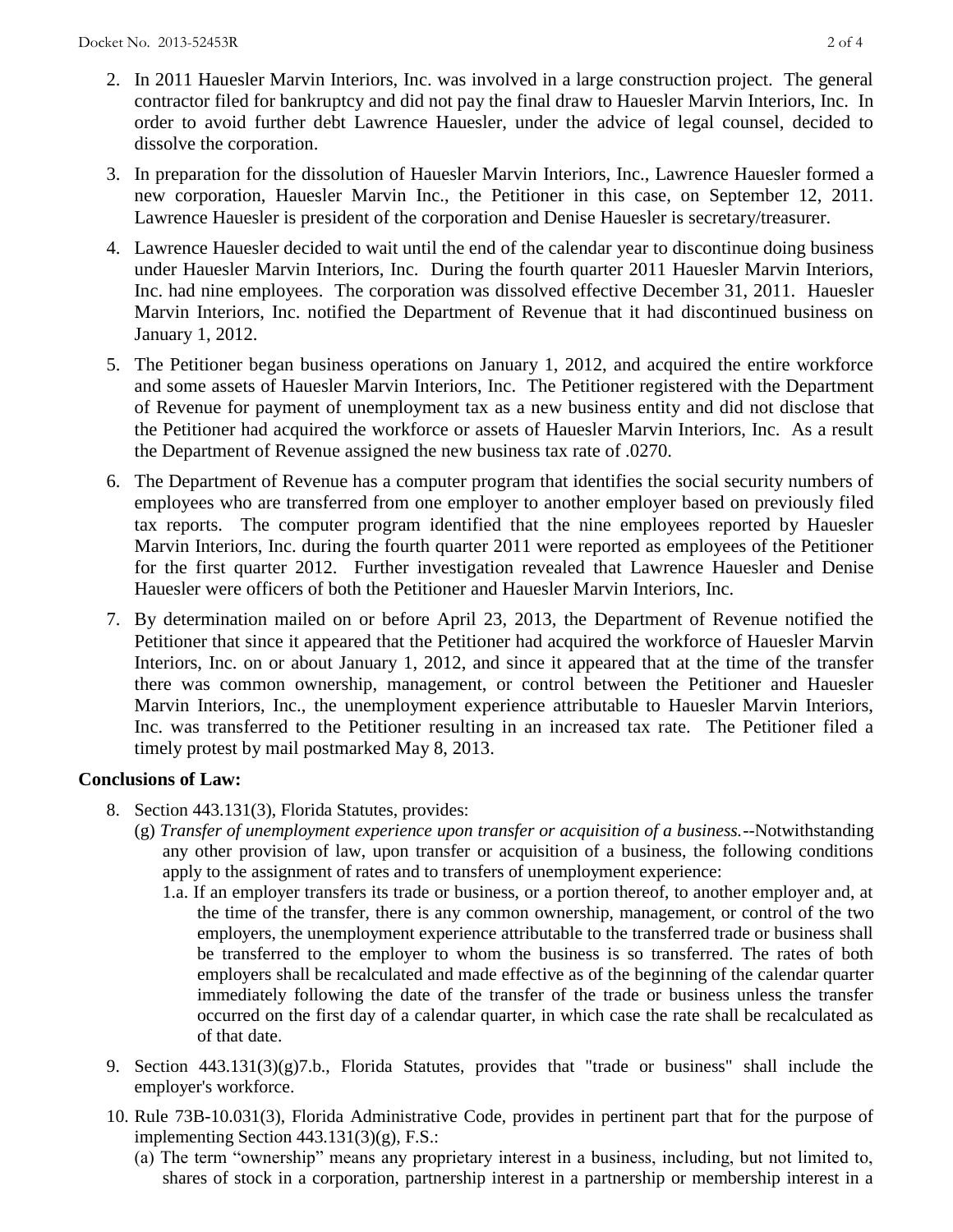Limited Liability Company (LLC).

- (b) "Common ownership" exists when a person has ownership in two or more businesses.
- (c) A person in "management" includes any officer or director of a corporation, owner of a sole proprietorship, partner in a partnership, manager of an LLC, or person with the ability to direct the activities of an employing unit, either individually or in concert with others.
- (d) "Common management" exists when a person concurrently occupies management positions in two or more businesses.
- (e) A person in "control" of a business includes any officer or director of a corporation, owner of a sole proprietorship, partner in a partnership, manager of an LLC, or other person with the ability, directly or indirectly, individually or in concert with others, to influence or direct management, activities or policies of the business through ownership of stock, voting rights, contract, or other means. Control exists when an employee leasing company dictates or specifies the businesses with which a client company must contract.
- (f) "Common control" exists when a person or group of persons has control of two or more businesses.
- (g) The phrase "transfer or acquisition" encompasses any and all types of transfers and acquisitions including, but not limited to, assignments, changes in legal identity or form, consolidations, conveyances, mergers, name changes, purchase and sale agreements, reorganizations, stock transfers and successions.
- (h) The phrase "trade or business or a portion thereof" includes but is not limited to assets, customers, management, organization and workforce.
- (i) For the purpose of determining issues relating to the transfer of employment records upon transfer or acquisition of a business, the term "person" has the meaning set forth in Section 7701(a)(1) of the Internal Revenue Code.
- 11. The evidence presented in this case reveals that the Petitioner acquired the entire workforce of Hauesler Marvin Interiors, Inc. on January 1, 2012, when Hauesler Marvin Interiors, Inc. ceased business. At the time of the transfer of the workforce Lawrence Hauesler and Denise Hauesler were officers of both corporations. As officers of the corporations the corporate officers were in control of both corporations. Since there was common ownership, management, or control of the two corporations the law requires that the unemployment experience of Hauesler Marvin Interiors, Inc. be transferred to the Petitioner effective January 1, 2012.

**Recommendation:** It is recommended that the determination dated April 23, 2013, be AFFIRMED.

Respectfully submitted on August 22, 2013.



R. O. SMITH, Special Deputy Office of Appeals

A party aggrieved by the *Recommended Order* may file written exceptions to the Director at the address shown above within fifteen days of the mailing date of the *Recommended Order*. Any opposing party may file counter exceptions within ten days of the mailing of the original exceptions. A brief in opposition to counter exceptions may be filed within ten days of the mailing of the counter exceptions. Any party initiating such correspondence must send a copy of the correspondence to each party of record and indicate that copies were sent.

Una parte que se vea perjudicada por la *Orden Recomendada* puede registrar excepciones por escrito al Director Designado en la dirección que aparece arriba dentro de quince días a partir de la fecha del envío por correo de la *Orden Recomendada*. Cualquier contraparte puede registrar contra-excepciones dentro de los diez días a partir de la fecha de envió por correo de las excepciones originales. Un sumario en oposición a contra-excepciones puede ser registrado dentro de los diez días a partir de la fecha de envío por correo de las contra-excepciones. Cualquier parte